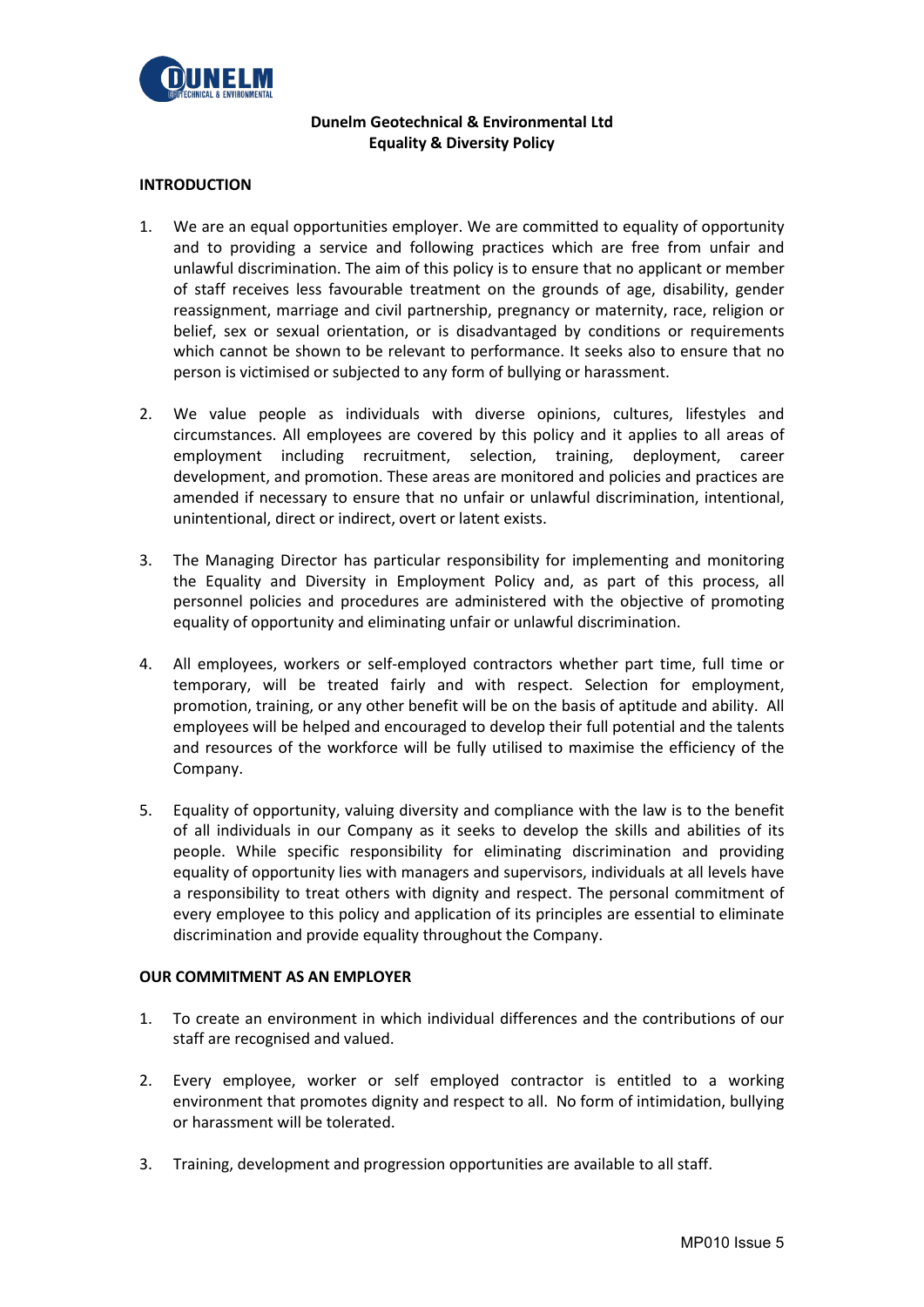

- 4. Equality in the workplace is good management practice and makes sound business sense.
- 5. We will review all our employment practices and procedures to ensure fairness.

# **OUR COMMITMENT AS A SERVICE PROVIDER**

- 1. We aim to provide services to which all clients are entitled regardless of age, disability, gender reassignment, marriage and civil partnership, pregnancy or maternity, race, religion or belief, sex or sexual orientation, offending past, caring responsibilities or social class.
- 2. We will make sure that our services are delivered equitably and meet the diverse needs of our service users and clients by assessing and meeting the diverse needs of our clients.
- 3. This policy is fully supported by senior management and has been agreed with employee representatives
- 4. This policy will be monitored and reviewed annually.
- 5. We have clear procedures that enable our clients, candidates for jobs and employees to raise a grievance or make a complaint if they feel they have been unfairly treated.
- 6. Breaches of our equality and diversity policy will be regarded as misconduct and could lead to disciplinary proceedings.

### **EQUAL OPPORTUNITY POLICY STATEMENTS**

# **AGE**

We will:

- **E** ensure that people of all ages are treated with respect and dignity;
- ensure that people of working age are given equal access to our employment, training, development and promotion opportunities; and
- challenge discriminatory assumptions about younger and older people.

### **DISABILITY**

We will:

- provide any reasonable adjustments to ensure disabled people have access to our services and employment opportunities;
- challenge discriminatory assumptions about disabled people; and
- seek to continue to improve access to information by ensuring availability of: loop systems; Braille facilities; alternative formatting; and sign language interpretation.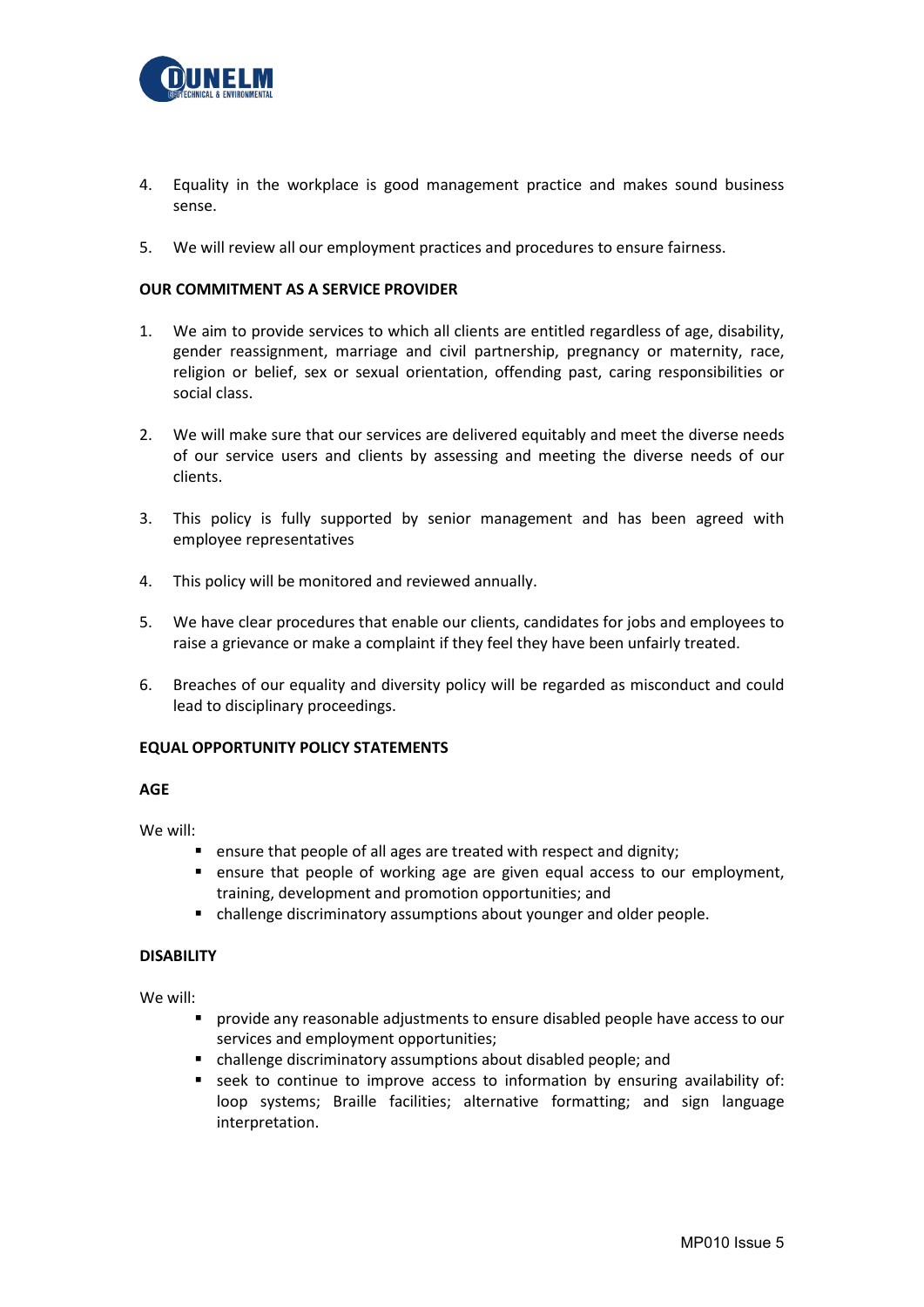

### **RACE**

### We will:

- challenge racism wherever it occurs;
- **F** respond swiftly and sensitively to racists incidents; and
- **E** actively promote race equality in the Company.

# **GENDER**

We will:

- challenge discriminatory assumptions about women and men;
- take positive action to redress the negative effects of discrimination against women and men;
- offer equal access for women and men to representation, services, employment, training and pay and encourage other organisations to do the same; and
- provide support to prevent discrimination against transsexual people who have or who are about to undergo gender reassignment.

# **SEXUAL ORIENTATION**

We will:

- **E** ensure that we take account of the needs of lesbians and gay men; and
- **P** promote positive images of lesbians, gay men and bisexuals.

### **RELIGION OR BELIEF**

We will:

- ensure that employees' religion or beliefs and related observances are respected and accommodated wherever possible; and
- respect people's beliefs where the expression of those beliefs does not impinge on the legitimate rights of others.

# **PREGNANCY OR MATERNITY**

We will:

- Ensure that people are treated with respect and dignity and that a positive image is promoted regardless of pregnancy or maternity;
- challenge discriminatory assumptions about the pregnancy or maternity of our employees; and
- ensure that no individual is disadvantaged and that we take account of the needs of our employees' pregnancy or maternity.

# **MARRIAGE OR CIVIL PARTNERSHIP**

We will:

- Ensure that people are treated with respect and dignity and that a positive image is promoted regardless of marriage or civil partnership;
- challenge discriminatory assumptions about the marriage or civil partnership of our employees; and ensure that no individual is disadvantaged and that we take account of the needs of our employees' marriage or civil partnership.